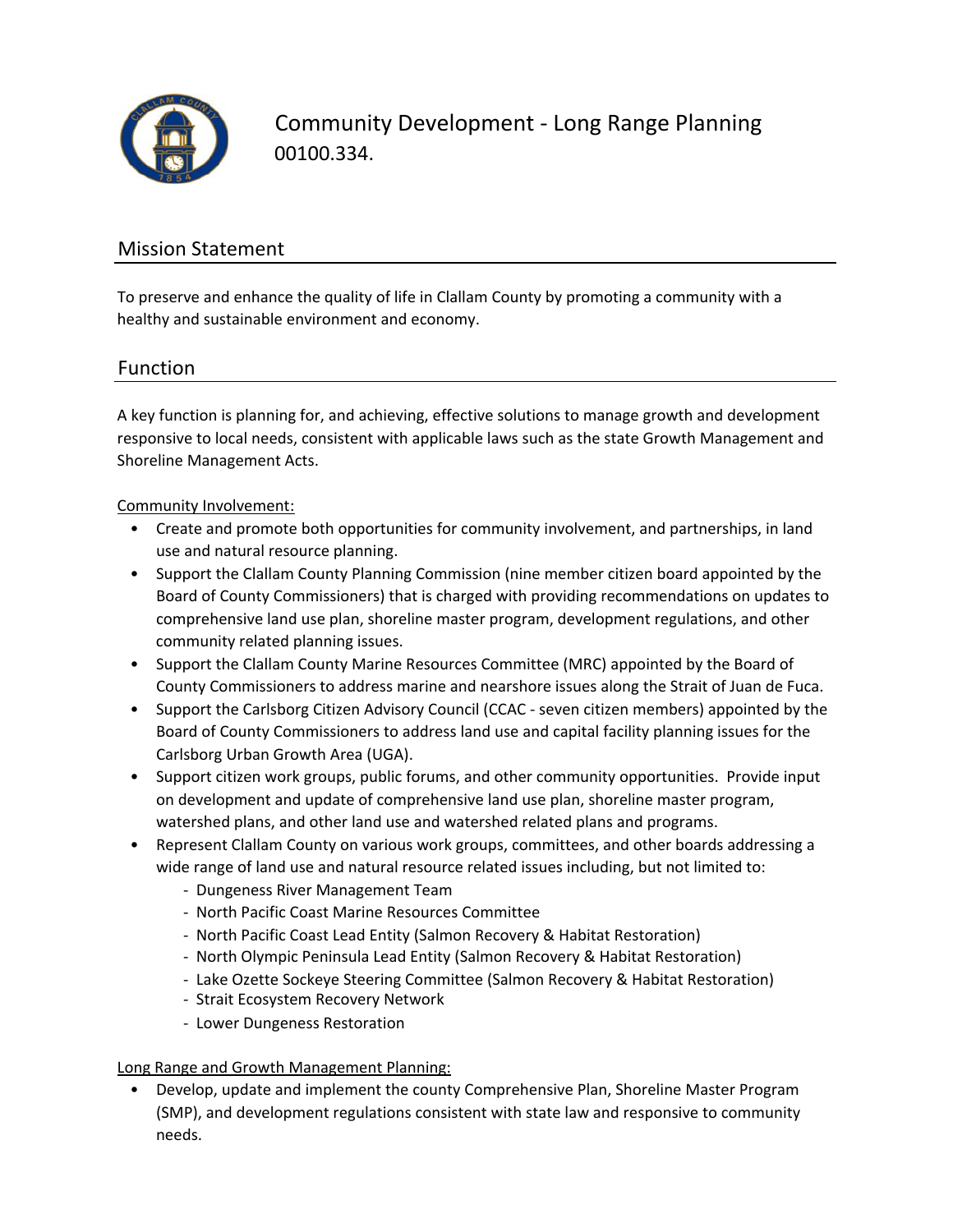- Seek community involvement and partnerships in growth management.
- Coordinate growth and shoreline management efforts with landowners, cities, tribes, state and federal agencies, and other stakeholders.
- Process annual Comprehensive Plan and Zoning Map amendment applications.
- Process biannual Current Use Assessment applications for open space/timber tax reductions.
- Seek and manage grants to develop and implement growth management plans.

Watershed, Salmon Recovery, and Habitat Restoration Planning:

- Develop, update and implement various natural resource plans (e.g., watershed, salmon recovery, habitat restoration, floodplain management and others).
- Assist with the review and development of habitat and watershed restoration projects.
- Seek and manage grant funding to develop and implement plans and projects (e.g., habitat restoration, remove structures in floodplains, acquisition of important habitats for conservation, etc.) that benefit watershed health.
- Provide community outreach and coordination for issues such as marine debris and oil spill preparedness.
- Gather credible data to inventory and characterize watershed conditions.
- Assist in determining priorities for watershed and habitat restoration.
- Monitor the effectiveness of watershed and salmon recovery projects.
- Discover collaborative ways to improve shellfish harvest areas, protect and restore marine habitat, support salmon and bottom fish recovery, and examine resource management alternatives.

#### Geographic Information System (GIS)

- Develop and maintain geographic information (e.g., critical areas, zoning, parcels, etc.), and associated data as sole support for department and county functions.
- Provide useful geographic, regulatory, resource, and community information (e.g., maps, data reports) to the Permit Center, other departments, other agencies, and the public. A valuable resource and envy of other agencies.
- Provide technical assistance to other county departments and outside agencies on special projects consistent with department and county objectives.

### Goals

- 1. Protect health and safety of county residents by fair administration of building, fire, and land use laws.
- 2. Collect, assemble, and disseminate demographic, geographic, and natural resource information.
- 3. Preserve the civil and property rights of county citizens and landowners.
- 4. Encourage the involvement of citizens in the planning process.
- 5. Apply sound planning principles to balance accommodating growth with other community objectives.
- 6. Improve environmental quality for humans, fish and wildlife.
- 7. Restore habitat for salmon and other species.
- 8. Retain and enhance natural resource based industries important to the health of the local economy.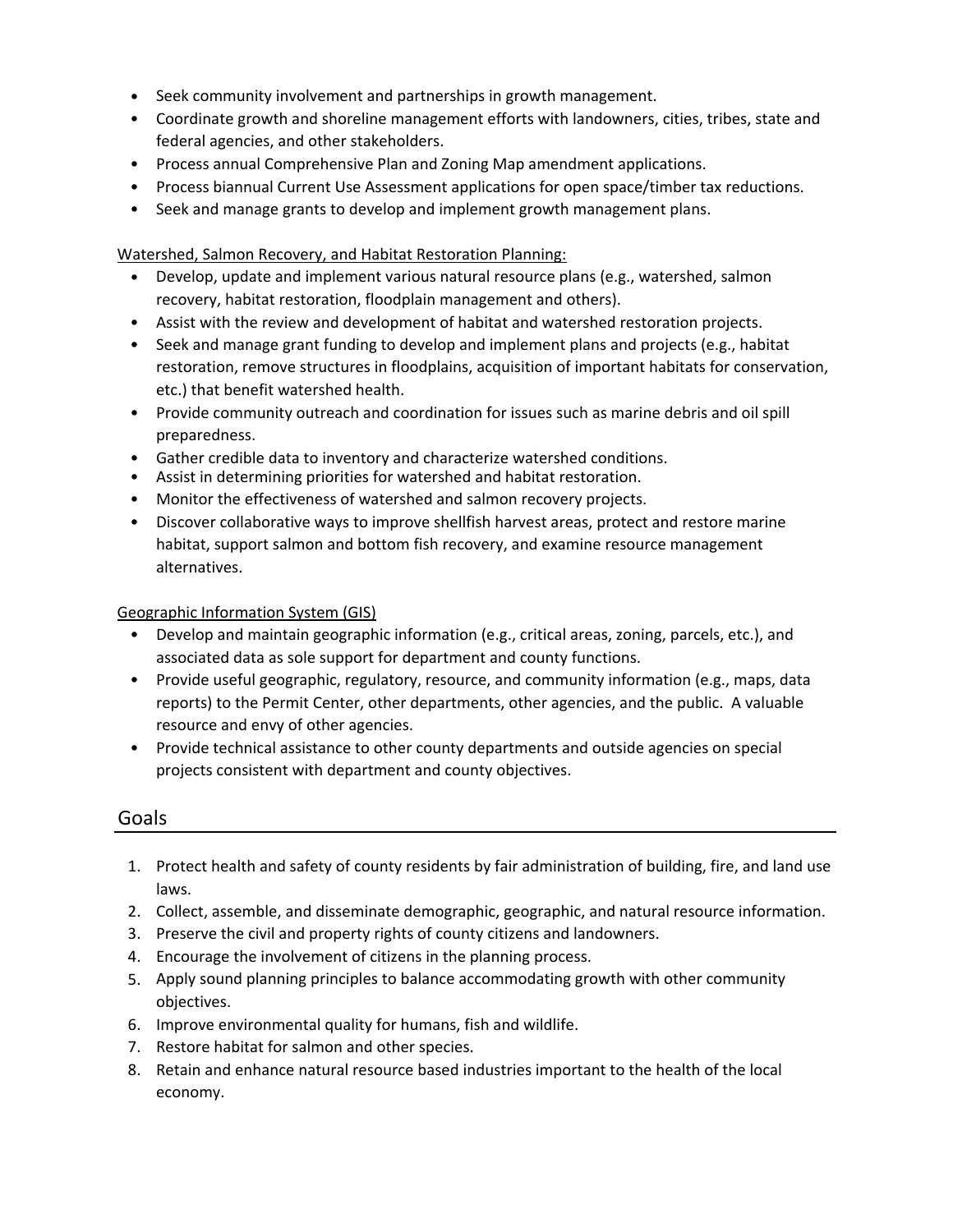9. Plan for the efficient provision of public facilities and services to support current and future growth.

## Workload Indicators

|                                                  | 2010 Actual | 2011 Actual | 6/30/12 Actual |
|--------------------------------------------------|-------------|-------------|----------------|
| Shoreline Master Program Update (hours)          | 2,139       | 1,994       | 1,224          |
| Stormwater Management & Related (hours)          | 2,690       | 1,413       | 216            |
| Extra Help (stormwater, shorelines) [hours]      | 297         | 997         | 161            |
| Carlsborg Urban Growth Area (hours)              | 956         | 1,202       | 710            |
| <b>Current Use Assessments (hours)</b>           | 85          | 246         | 96             |
| Ag. Land Purchase of Development Rights(hours)   |             | 124         | N/A            |
| Clallam Marine Resource Committee (hours)        | 140         | 758         | 334            |
| N. Pacific Coast Marine Resource Comm. (hours)   | 590         | 616 (26)    | 212.5          |
| N. Olympic Lead Entity-Salmon Recovery (hours)   |             | 84          | 38             |
| N. Pacific Coast Lead Entity-Salmon Rec. (hours) | 952         | 812 (75)    | 314            |
| Dung. River Floodplain-Acquire/Restore (hours)   | 453         | 489         | 419            |
| Dung. River Dike Setback Project (hours)         | 313         | 395         | 82             |
| Dung. River Estuarine Wetland Project (hours)    |             | 123         | 33             |
| Lake Ozette Steering Committee (hours)           |             | 13          | 41             |
| WRIA 18 Watershed Planning Support (hours)       | 180         | 230         | 96             |
| WRIA 20 Watershed Planning Support (hours)       | 313         | 231         | N/A            |
| Straits Nearshore Project with CWI (hours)       | N/A         | N/A         | 81.5           |
| <b>Streamflow Gauging Program (hours)</b>        |             | 296         | 134            |
| Streamkeepers Program (hours)                    | 1,691       | 1,312       | N/A            |
| <b>Energy Conservation Grant Project (hours)</b> | 646         | 1,800       | 847            |
| GIS, Maps, Permit System, & Data Support(hours)  | 1,532       | 2,232       | 727            |
| 911 Mapping & Tech. Support (hours)              | 143         | 126.5       | 129            |
| Other Natural Resources Staff Related (hours)    |             | 464         | 193            |
| Other Planning Staff Related (hours)             |             | 700         | 260            |
| Permit Center Support                            |             | 450         | 200            |

## Grant Funding Sources

- 1. Environmental Protection Agency (EPA) West Coast Estuaries Grant
- 2. Recreation and Conservation Office (RCO) Farmlands Preservation Account
- 3. Natural Resources Conservation Service (NRCS) FRPP
- 4. The Washington State Conservation Commission Farmlands Preservation Account
- 5. Department of Commerce (previously CTED) Biennium Grant for Carlsborg
- 6. Department of Ecology (DOE) Local Government Stormwater Grant
- 7. Department of Ecology (DOE) Environmental Assistance Program
- 8. Department of Ecology (DOE) Centennial Grant Courthouse Stormwater Retrofit

### Revenues

| 2010 Actual   2011 Actual   6/30/12 Actual   2013 Budget |  |
|----------------------------------------------------------|--|
|----------------------------------------------------------|--|